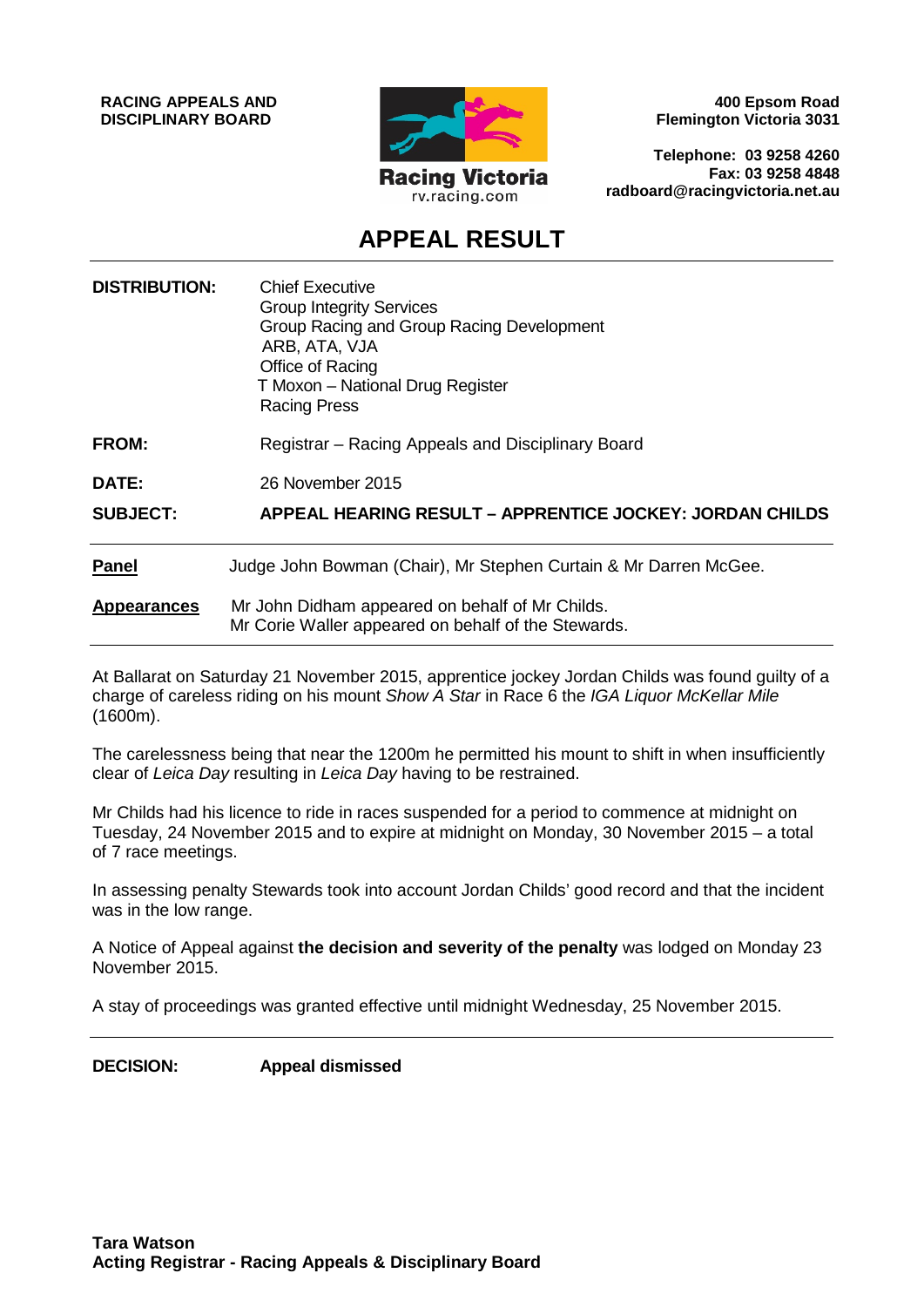# **TRANSCRIPT OF PROCEEDINGS**

# **RACING APPEALS AND DISCIPLINARY BOARD**

\_\_\_\_\_\_\_\_\_\_\_\_\_\_\_\_\_\_\_\_\_\_\_\_\_\_\_\_\_\_\_\_\_\_\_\_\_\_\_\_\_\_\_\_\_\_\_\_\_\_\_\_\_\_\_\_\_\_\_\_\_\_\_

**HIS HONOUR JUDGE J. BOWMAN, Chairman MR S. CURTAIN MR D. McGEE**

**EXTRACT OF PROCEEDINGS**

**DECISION**

# **IN THE MATTER OF THE IGA LIQUOR McKELLAR MILE OVER 1600 METRES AT BALLARAT ON 21/11/15**

# **APPRENTICE JOCKEY: JORDAN CHILDS**

# **MELBOURNE**

# **THURSDAY, 19 NOVEMBER 2015**

MR C. WALLER appeared on behalf of the RVL Stewards

MR J. DIDHAM appeared on behalf of the Appellant